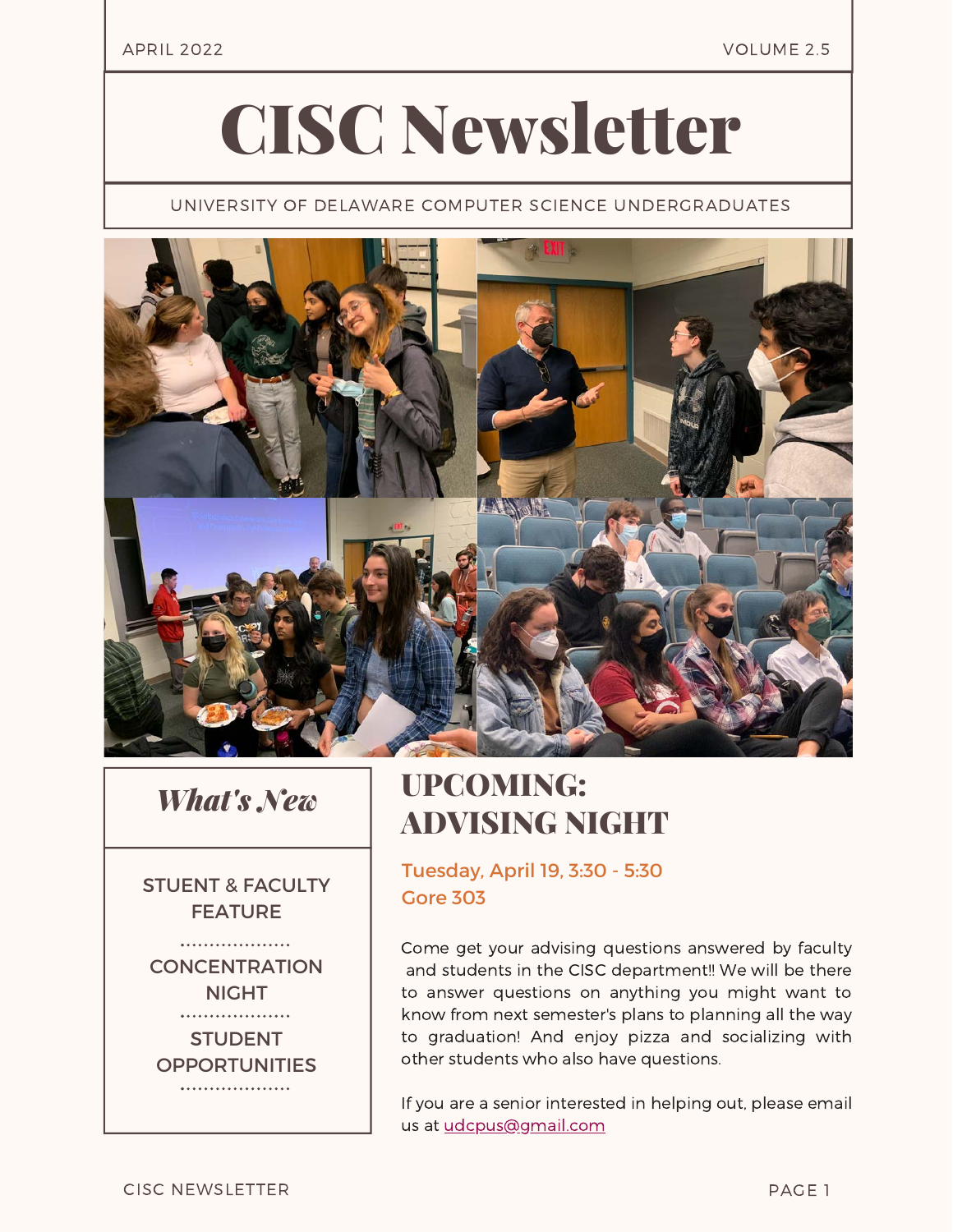#### Student Research Feature

#### Ribo Yuan, Class of 2024

Ribo works on Dr. Mauriello's Electric Vis project, which blends smart meter energy data with physical activity data from the FitBit.

#### **Project Description**

This project explores the relationship between energy lifestyles and sedentary behaviors toward reducing energy demand and promoting physical fitness. Students working on this project are engaged in modifying off-the-shelf energy monitoring technology, aggregating data from wearable fitness trackers, and building new in-home interfaces for residential energy customers. The long-term aim is to explore new efficacious feedback and interventions resulting from the union of these and other data sources.

Ribo Yuan joined my lab last summer because of his interest in using computer science for social good applications–particularly around health and energy usage. This made him a perfect fit for one of the projects. Ribo easily stepped into the role of a full stack developer for the project. He takes the initiative in terms of communicate with staff in the ECE/CIS computing lab and this has resulted in him deploying a fully functioning web application and data visualization system that is currently aggregating data from home energy monitoring devices and Fitbits; he is now turning his attention to some of the data science components of the project. He has a strong interest in the topic and I have been able to observe his growth as a confident computer scientist over the past year. He has applied to several top-tier masters programs around health and data science.

## Faculty Feature: Dr. Safro

Dr. Safro has joined our department last year. From 2012 to 2020 he was a faculty in the School of Computing and School of Health Research at Clemson University. Before that he was a postdoc and scholar at Argonne National Lab with joint appointment in the University of Chicago. He received a PhD in Applied Mathematics and Computer Science from Weizmann Institute of Science in 2008. His research interests span graph algorithms, quantum computing, machine learning and AI. He always has a lot of projects for undergraduate students in both theory and applications. In his free time, Dr. Safro enjoys playing guitar, violin, flutes, and such folk music instruments as gudastviri, duduk, and oud.

#### We want to know!

The CPUs are a new entity brought together to enrich the undergraduate experience. We'd like to know how you think we are doing and what you'd like to see change or added. Please fill out the following [form.](https://docs.google.com/forms/d/e/1FAIpQLSeoK975xtEVlyavz5fd9Z58iq67Zop-SOMXMPNWVrF_Jeooyg/viewform?usp=sf_link) One lucky entry will win a \$20 Amazon Gift Card!



.

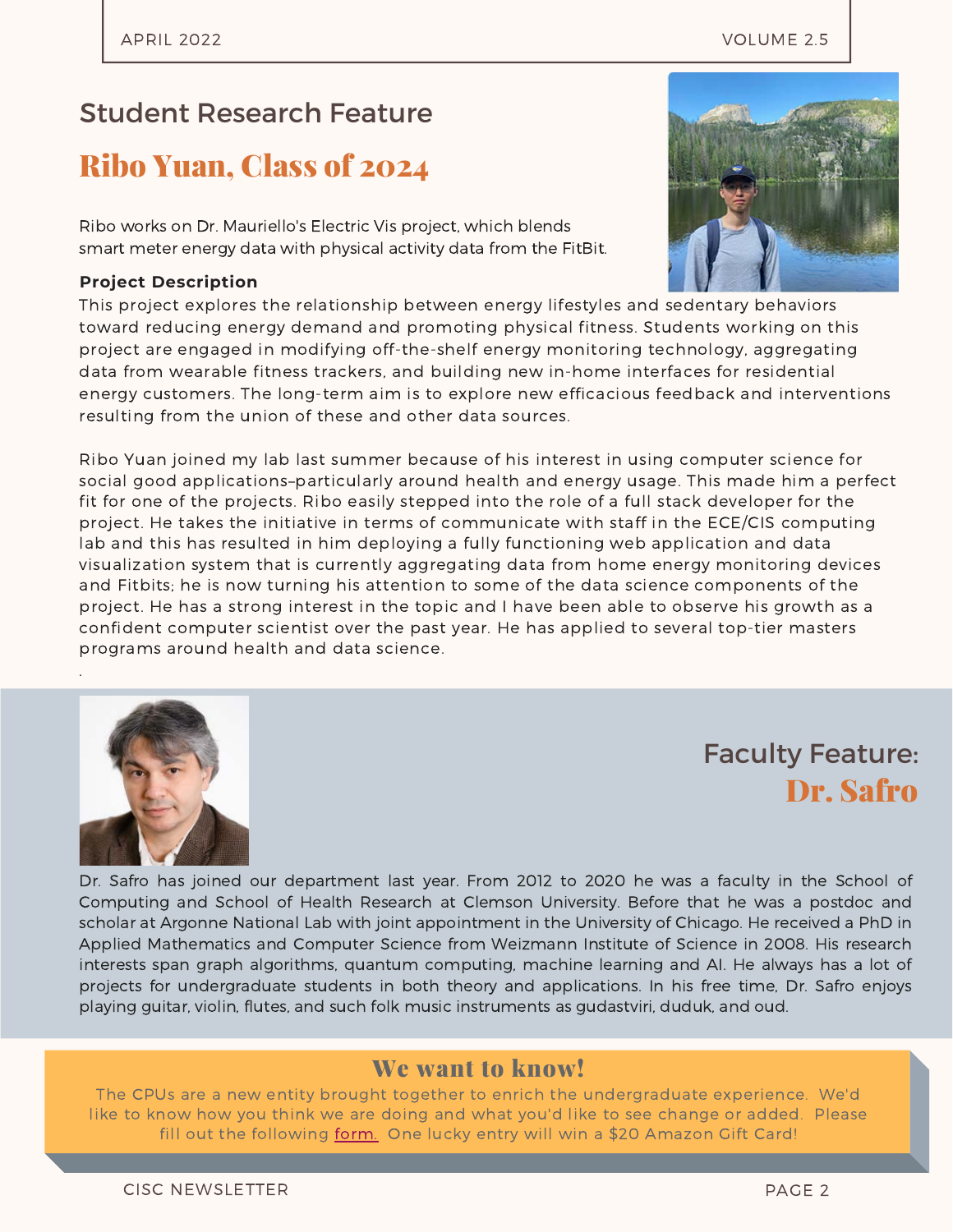#### Our First Concentration Events!

Thank you for making our very first Concentration Events a huge success!! For those who came out and learned more about a few of the many different fields of computer science that we have as concentrations, we hope you found the event as helpful and informative as we did! If you have more questions about concentrations, reach out to your advisors or attend our upcoming advising night,

Also, a big thank you to all the amazing professors and students who shared their knowledge, experience, and time with students to explain all the different concentrations that are offered.



### Advising & Course questions

We understand that many of you have questions about advising and the CIS undergraduate programs.

For frequently asked questions and other information about our program, check out [https://ucpc.cis.udel.edu](https://forms.gle/8bLJ6VT7DU2Dnko46)

For questions such as, "can I take this course without the pre-reqs?", "can I get an exception to this rule?", "can you help me register for this class?", etc. use the following email list: cis[ugradprgm@udel.edu](mailto:cis-ugradprgm@udel.edu) and someone will respond to your question/concern.

#### *And, of course, attend our Advising Event, Tuesday April 19 from 3:30 - 5:30!*

In an effort to better serve our undergraduate students, and to understand areas where we can improve, the CISC department is asking for your help in filling out this brief survey on advising in our department. Please take a moment to fill out our survey at <https://forms.cis.udel.edu/user/form/6181b13decf269d05ba94835.>